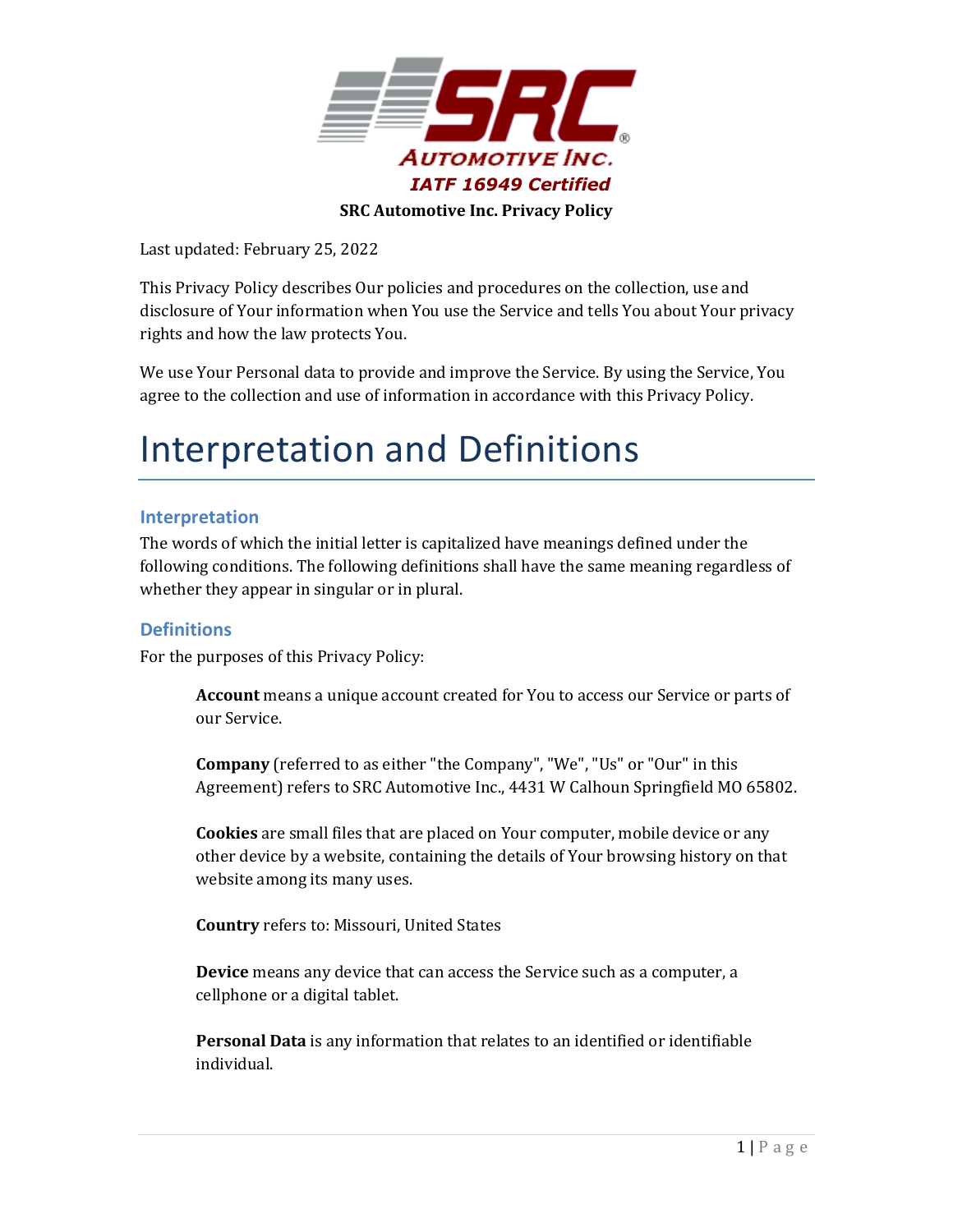**Service** refers to the Website.

**Service Provider** means any natural or legal person who processes the data on behalf of the Company. It refers to third-party companies or individuals employed by the Company to facilitate the Service, to provide the Service on behalf of the Company, to perform services related to the Service or to assist the Company in analyzing how the Service is used.

**Usage Data** refers to data collected automatically, either generated by the use of the Service or from the Service infrastructure itself (for example, the duration of a page visit).

**Website** refers to SRC Automotive Inc., accessible from [https://www.srcautomotive.com](https://www.srcautomotive.com/) https://srcautomotiveinc.onmicrosoft.com https://support.srcautomotive.com

**You** means the individual accessing or using the Service, or the company, or other legal entity on behalf of which such individual is accessing or using the Service, as applicable.

# Collecting and Using Your Personal Data

## **Types of Data Collected**

#### **Personal Data**

While using Our Service, We may ask You to provide Us with certain personally identifiable information that can be used to contact or identify You. Personally identifiable information may include, but is not limited to:

Email address First name and last name Phone number Address, State, Province, ZIP/Postal code, City Usage Data

#### **Usage Data**

Usage Data is collected automatically when using the Service.

Usage Data may include information such as Your Device's Internet Protocol address (e.g. IP address), browser type, browser version, the pages of our Service that You visit, the time and date of Your visit, the time spent on those pages, unique device identifiers and other diagnostic data.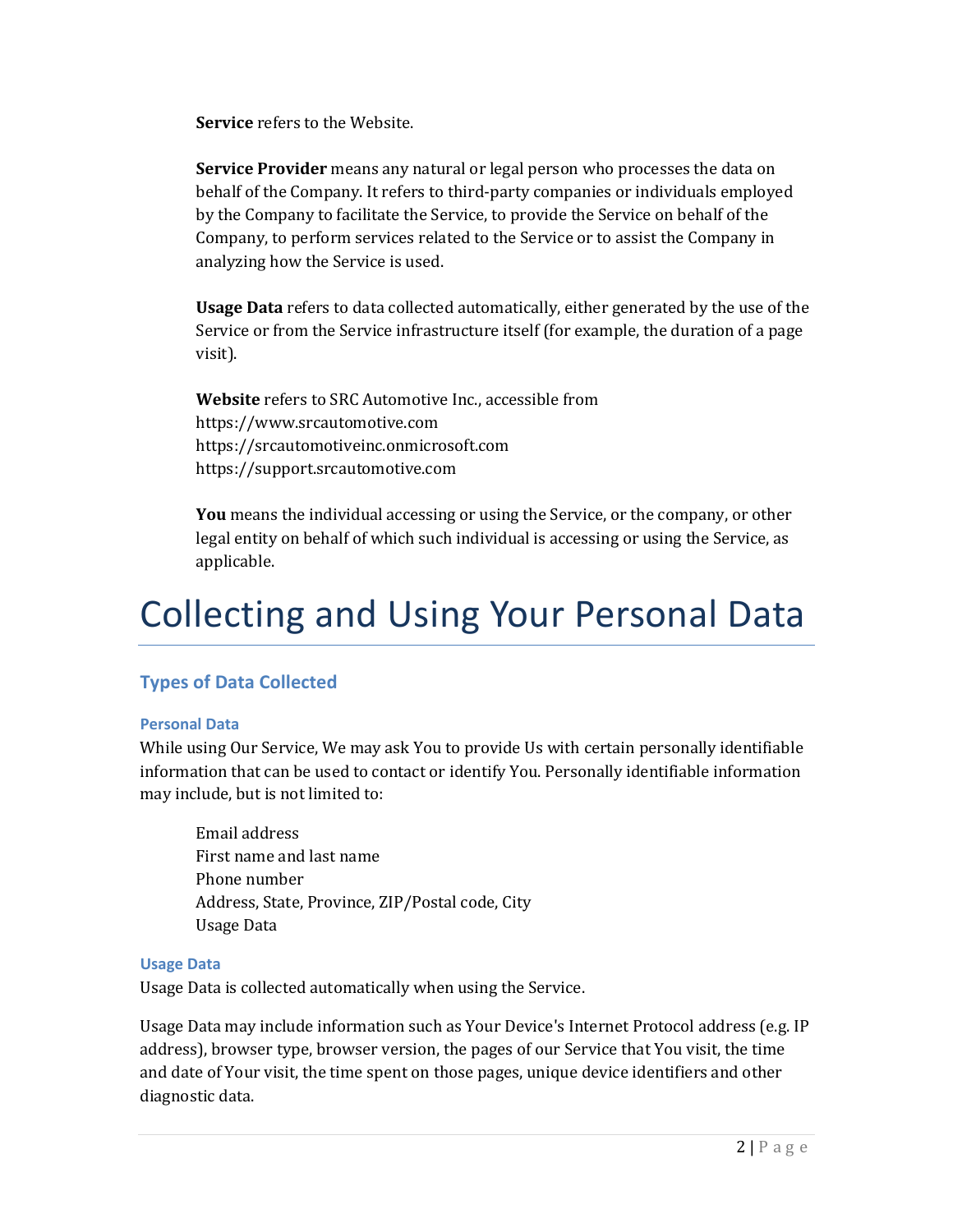When You access the Service by or through a mobile device, We may collect certain information automatically, including, but not limited to, the type of mobile device You use, Your mobile device unique ID, the IP address of Your mobile device, Your mobile operating system, the type of mobile Internet browser You use, unique device identifiers and other diagnostic data.

We may also collect information that Your browser sends whenever You visit our Service or when You access the Service by or through a mobile device.

### **Tracking Technologies and Cookies**

We use Cookies and similar tracking technologies to track the activity on Our Service and store certain information. Tracking technologies used are beacons, tags, and scripts to collect and track information and to improve and analyze Our Service. The technologies We use may include:

- **Cookies or Browser Cookies.** A cookie is a small file placed on Your Device. You can instruct Your browser to refuse all Cookies or to indicate when a Cookie is being sent. However, if You do not accept Cookies, You may not be able to use some parts of our Service. Unless you have adjusted Your browser setting so that it will refuse Cookies, our Service may use Cookies.
- **Flash Cookies.** Certain features of our Service may use local stored objects (or Flash Cookies) to collect and store information about Your preferences or Your activity on our Service. Flash Cookies are not managed by the same browser settings as those used for Browser Cookies. For more information on how You can delete Flash Cookies, please read "Where can I change the settings for disabling, or deleting local shared objects?" available at [https://helpx.adobe.com/flash-player/kb/disable-local-shared-objects](https://helpx.adobe.com/flash-player/kb/disable-local-shared-objects-flash.html#main_Where_can_I_change_the_settings_for_disabling__or_deleting_local_shared_objects_)[flash.html#main\\_Where\\_can\\_I\\_change\\_the\\_settings\\_for\\_disabling\\_\\_or\\_deleting\\_local\\_sha](https://helpx.adobe.com/flash-player/kb/disable-local-shared-objects-flash.html#main_Where_can_I_change_the_settings_for_disabling__or_deleting_local_shared_objects_) [red\\_objects\\_](https://helpx.adobe.com/flash-player/kb/disable-local-shared-objects-flash.html#main_Where_can_I_change_the_settings_for_disabling__or_deleting_local_shared_objects_)
- **Web Beacons.** Certain sections of our Service and our emails may contain small electronic files known as web beacons (also referred to as clear gifs, pixel tags, and single-pixel gifs) that permit the Company, for example, to count users who have visited those pages or opened an email and for other related website statistics (for example, recording the popularity of a certain section and verifying system and server integrity).

Cookies can be "Persistent" or "Session" Cookies. Persistent Cookies remain on Your personal computer or mobile device when You go offline, while Session Cookies are deleted as soon as You close Your web browser. Learn more about cookies: [Cookies by](https://www.privacypolicies.com/blog/privacy-policy-template/#Use_Of_Cookies_Log_Files_And_Tracking)  [PrivacyPolicies Generator.](https://www.privacypolicies.com/blog/privacy-policy-template/#Use_Of_Cookies_Log_Files_And_Tracking)

We use both Session and Persistent Cookies for the purposes set out below:

**Necessary / Essential Cookies** Type: Session Cookies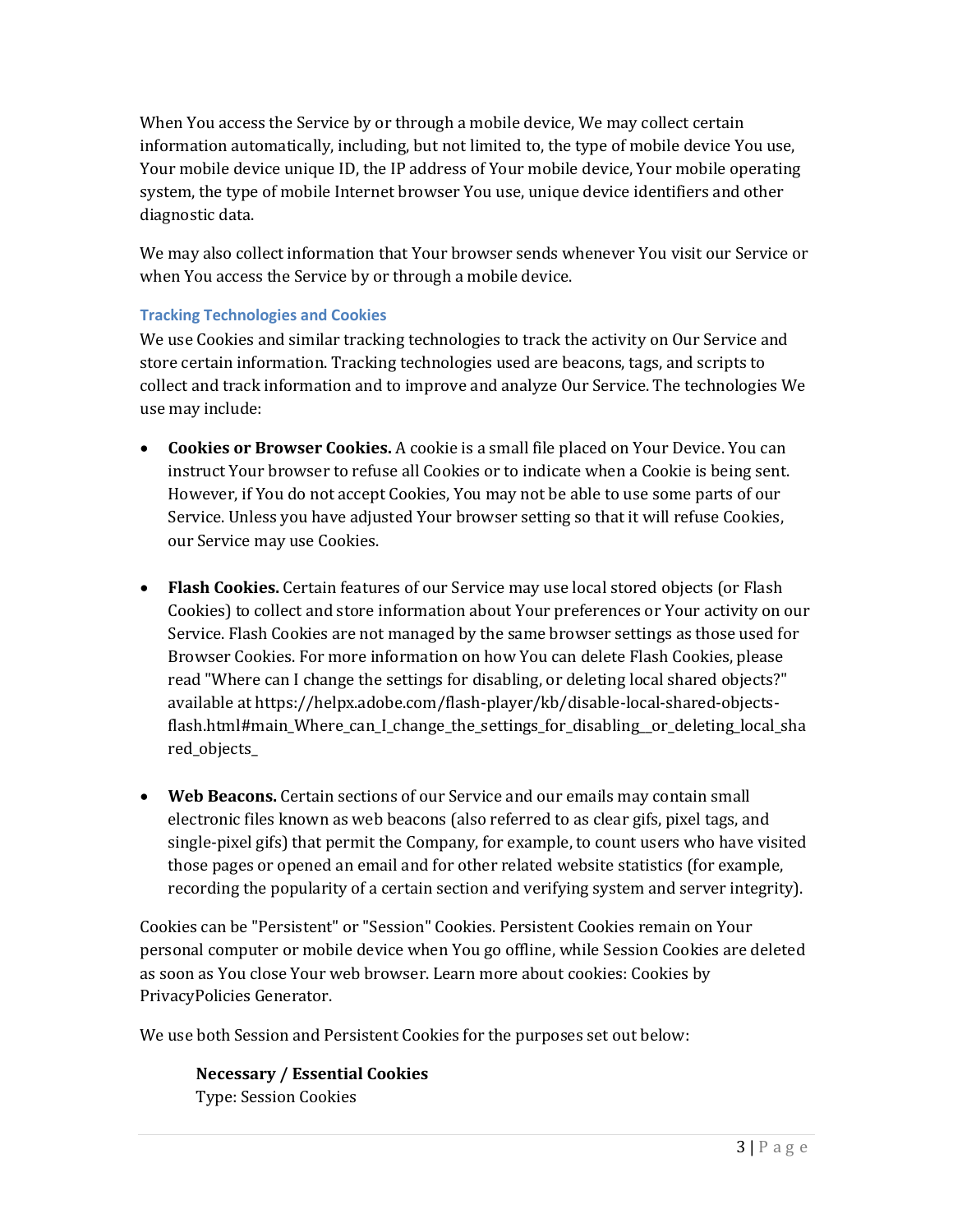Administered by: Us

Purpose: These Cookies are essential to provide You with services available through the Website and to enable You to use some of its features. They help to authenticate users and prevent fraudulent use of user accounts. Without these Cookies, the services that You have asked for cannot be provided, and We only use these Cookies to provide You with those services.

#### **Cookies Policy / Notice Acceptance Cookies**

Type: Persistent Cookies Administered by: Us Purpose: These Cookies identify if users have accepted the use of cookies on the Website.

#### **Functionality Cookies**

Type: Persistent Cookies Administered by: Us Purpose: These Cookies allow us to remember choices You make when You use the Website, such as remembering your login details or language preference. The purpose of these Cookies is to provide You with a more personal experience and to avoid You having to re-enter your preferences every time You use the Website.

For more information about the cookies we use and your choices regarding cookies, please visit our Cookies Policy or the Cookies section of our Privacy Policy.

## **Use of Your Personal Data**

The Company may use Personal Data for the following purposes:

**To provide and maintain our Service**, including to monitor the usage of our Service.

**To manage Your Account:** to manage Your registration as a user of the Service. The Personal Data You provide can give You access to different functionalities of the Service that are available to You as a registered user.

**For the performance of a contract:** the development, compliance and undertaking of the purchase contract for the products, items or services You have purchased or of any other contract with Us through the Service.

**To contact You:** To contact You by email, telephone calls, SMS, or other equivalent forms of electronic communication, such as a mobile application's push notifications regarding updates or informative communications related to the functionalities, products or contracted services, including the security updates, when necessary or reasonable for their implementation.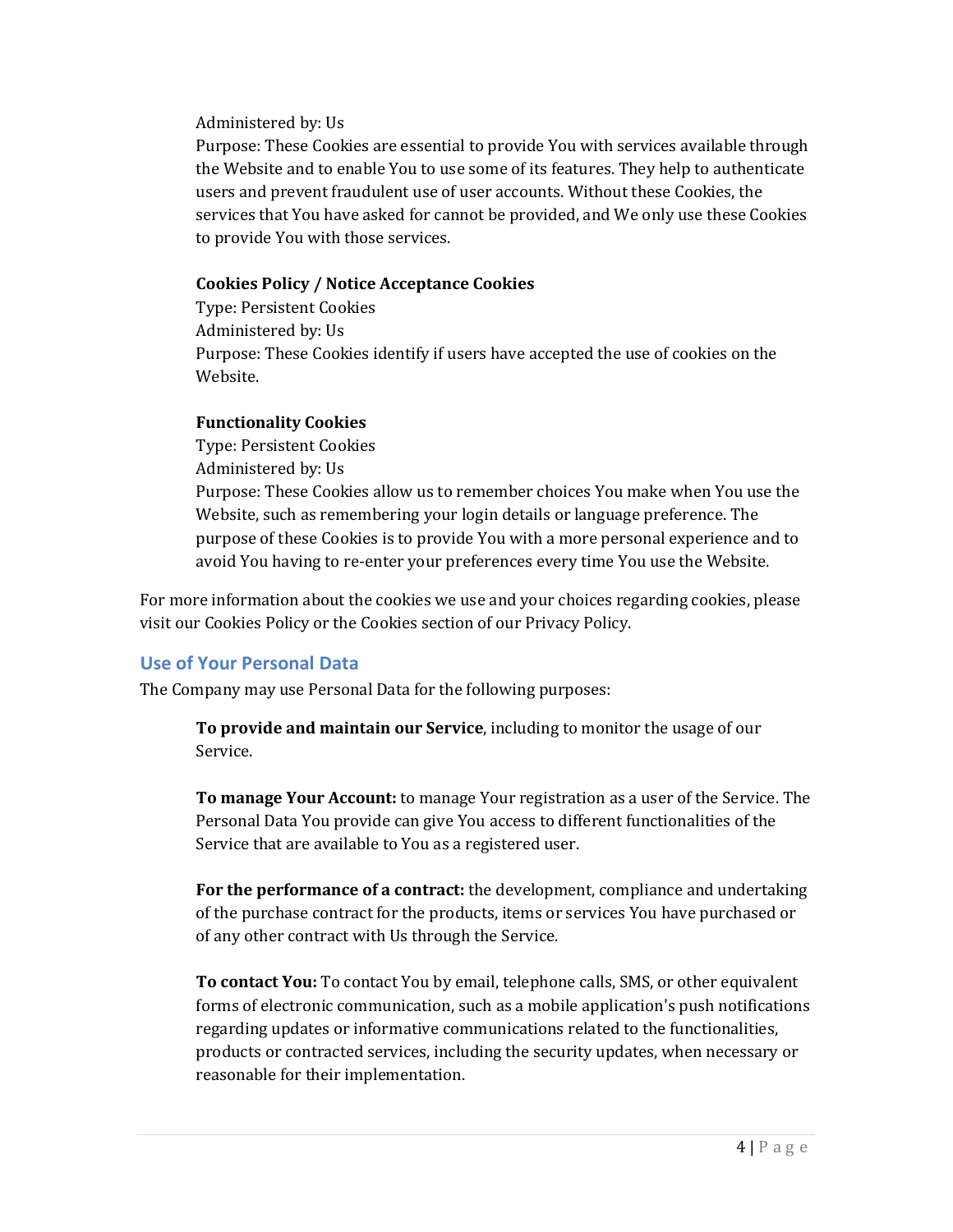**To provide You** with news, special offers and general information about other goods, services and events which we offer that are similar to those that you have already purchased or enquired about unless You have opted not to receive such information.

**To manage Your requests:** To attend and manage Your requests to Us.

**For business transfers:** We may use Your information to evaluate or conduct a merger, divestiture, restructuring, reorganization, dissolution, or other sale or transfer of some or all of Our assets, whether as a going concern or as part of bankruptcy, liquidation, or similar proceeding, in which Personal Data held by Us about our Service users is among the assets transferred.

**For other purposes**: We may use Your information for other purposes, such as data analysis, identifying usage trends, determining the effectiveness of our promotional campaigns and to evaluate and improve our Service, products, services, marketing and your experience.

We may share Your personal information in the following situations:

- **With Service Providers:** We may share Your personal information with Service Providers to monitor and analyze the use of our Service, to contact You.
- **For business transfers:** We may share or transfer Your personal information in connection with, or during negotiations of, any merger, sale of Company assets, financing, or acquisition of all or a portion of Our business to another company.
- **With Affiliates:** We may share Your information with Our affiliates, in which case we will require those affiliates to honor this Privacy Policy. Affiliates include Our parent company and any other subsidiaries, joint venture partners or other companies that We control or that are under common control with Us.
- **With business partners:** We may share Your information with Our business partners to offer You certain products, services or promotions.
- **With other users:** when You share personal information or otherwise interact in the public areas with other users, such information may be viewed by all users and may be publicly distributed outside.
- **With Your consent**: We may disclose Your personal information for any other purpose with Your consent.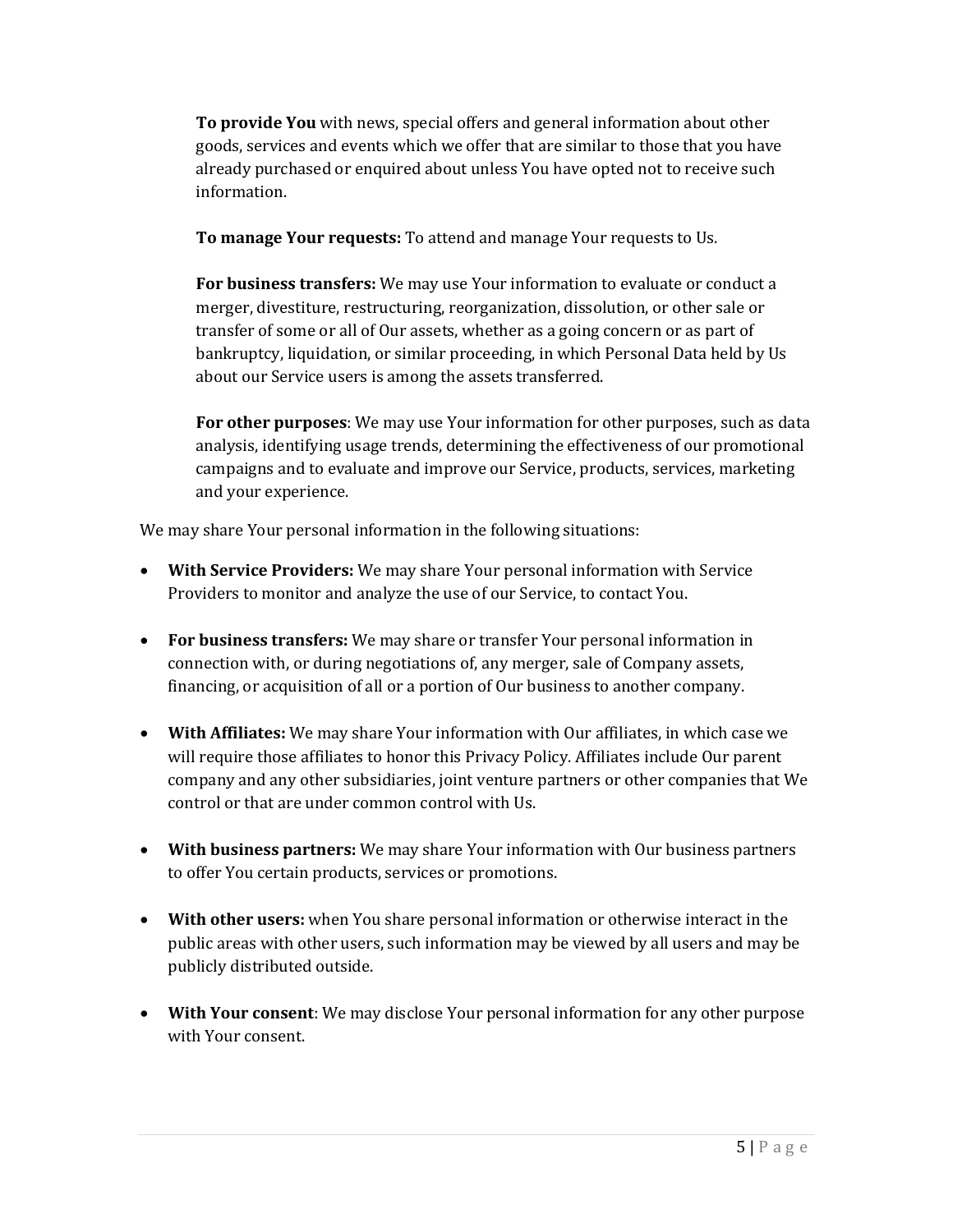### **Retention of Your Personal Data**

The Company will retain Your Personal Data only for as long as is necessary for the purposes set out in this Privacy Policy. We will retain and use Your Personal Data to the extent necessary to comply with our legal obligations (for example, if we are required to retain your data to comply with applicable laws), resolve disputes, and enforce our legal agreements and policies.

The Company will also retain Usage Data for internal analysis purposes. Usage Data is generally retained for a shorter period of time, except when this data is used to strengthen the security or to improve the functionality of Our Service, or We are legally obligated to retain this data for longer time periods.

### **Transfer of Your Personal Data**

Your information, including Personal Data, is processed at the Company's operating offices and in any other places where the parties involved in the processing are located. It means that this information may be transferred to — and maintained on — computers located outside of Your state, province, country or other governmental jurisdiction where the data protection laws may differ than those from Your jurisdiction.

Your consent to this Privacy Policy followed by Your submission of such information represents Your agreement to that transfer.

The Company will take all steps reasonably necessary to ensure that Your data is treated securely and in accordance with this Privacy Policy and no transfer of Your Personal Data will take place to an organization or a country unless there are adequate controls in place including the security of Your data and other personal information.

### **Disclosure of Your Personal Data**

#### **Business Transactions**

If the Company is involved in a merger, acquisition or asset sale, Your Personal Data may be transferred. We will provide notice before Your Personal Data is transferred and becomes subject to a different Privacy Policy.

#### **Law enforcement**

Under certain circumstances, the Company may be required to disclose Your Personal Data if required to do so by law or in response to valid requests by public authorities (e.g. a court or a government agency).

#### **Other legal requirements**

The Company may disclose Your Personal Data in the good faith belief that such action is necessary to:

- Comply with a legal obligation
- Protect and defend the rights or property of the Company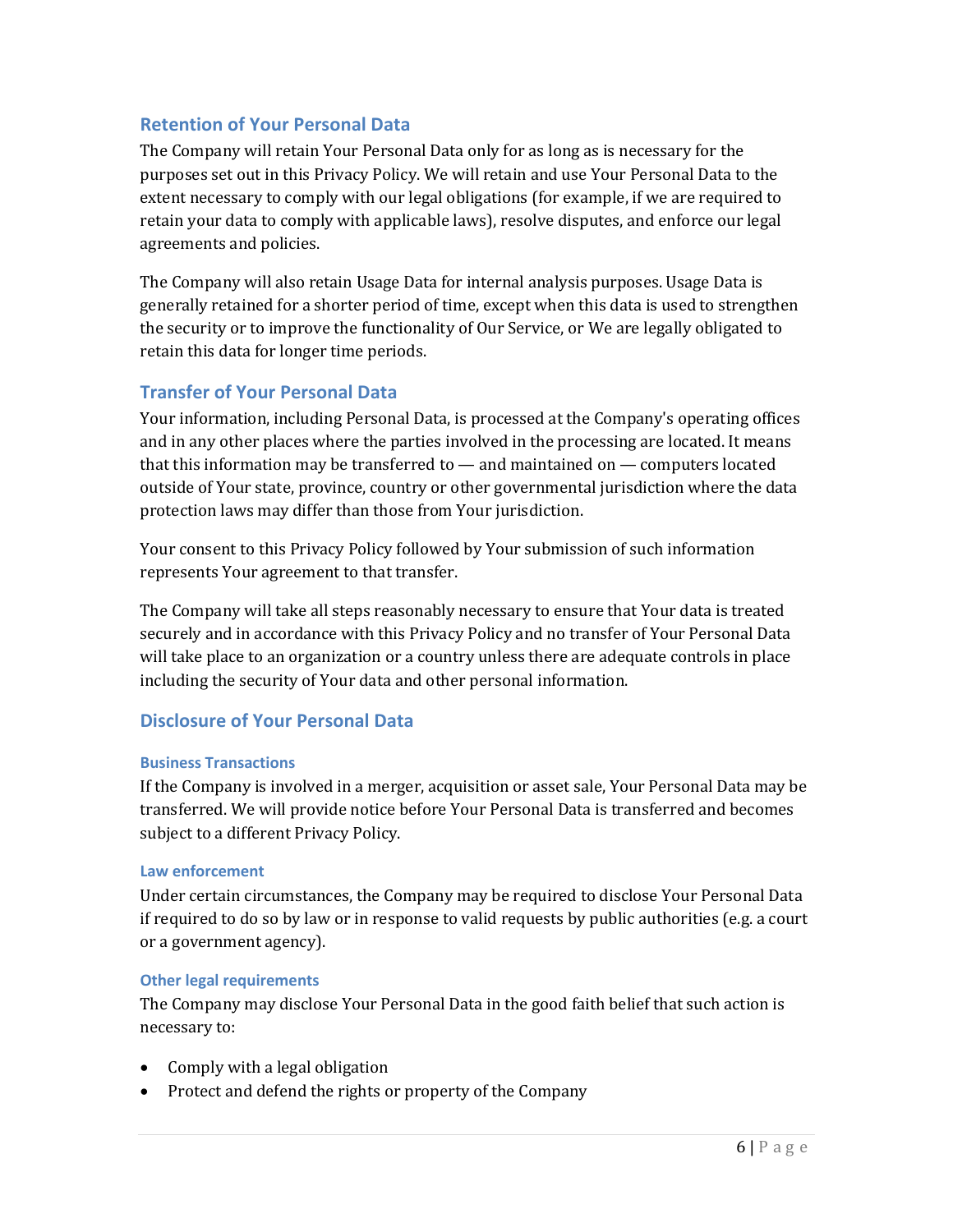- Prevent or investigate possible wrongdoing in connection with the Service
- Protect the personal safety of Users of the Service or the public
- Protect against legal liability

## **Security of Your Personal Data**

The security of Your Personal Data is important to Us, but remember that no method of transmission over the Internet, or method of electronic storage is 100% secure. While We strive to use commercially acceptable means to protect Your Personal Data, We cannot guarantee its absolute security.

# Children's Privacy

Our Service does not address anyone under the age of 13. We do not knowingly collect personally identifiable information from anyone under the age of 13. If You are a parent or guardian and You are aware that Your child has provided Us with Personal Data, please contact Us. If We become aware that We have collected Personal Data from anyone under the age of 13 without verification of parental consent, We take steps to remove that information from Our servers.

If We need to rely on consent as a legal basis for processing Your information and Your country requires consent from a parent, We may require Your parent's consent before We collect and use that information.

## Links to Other Websites

Our Service may contain links to other websites that are not operated by Us. If You click on a third party link, You will be directed to that third party's site. We strongly advise You to review the Privacy Policy of every site You visit.

We have no control over and assume no responsibility for the content, privacy policies or practices of any third party sites or services.

# Changes to this Privacy Policy

We may update Our Privacy Policy from time to time. We will notify You of any changes by posting the new Privacy Policy on this page.

We will let You know via email and/or a prominent notice on Our Service, prior to the change becoming effective and update the "Last updated" date at the top of this Privacy Policy.